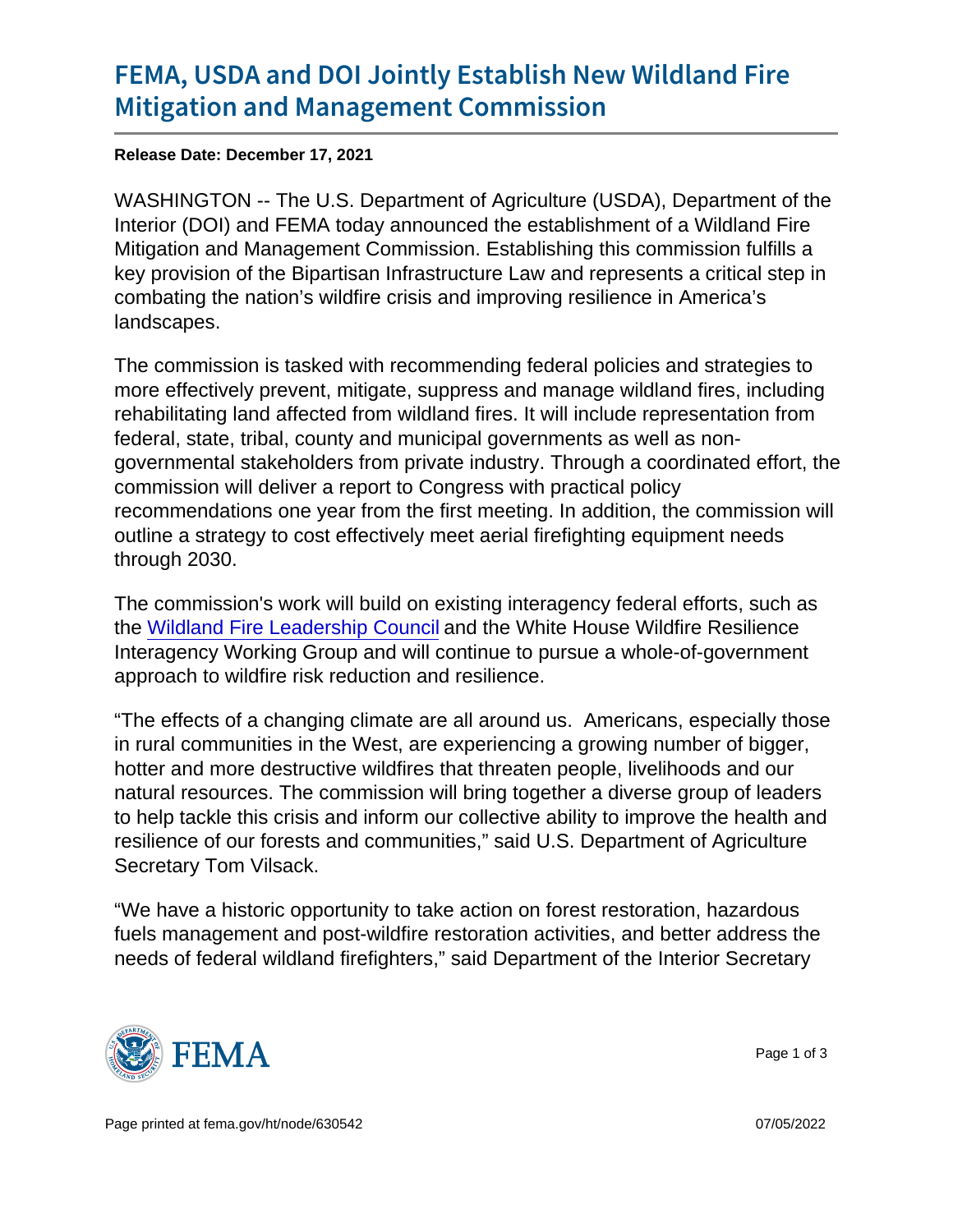Deb Haaland. "The commission established under the Bipartisan Infrastructure Law will provide valuable insight into ways we can better prepare communities and ecosystems against the threat of wildland fire across our nation's public and tribal lands."

"This commission represents a unified effort across the federal government to answer a call that is quickly growing louder; we must protect our wildlands from the ravaging impacts of climate change," said FEMA Administrator Deanne Criswell. "In coordination with our partners at USDA and DOI, FEMA is committed to doing our part to help build readiness and resilience in communities who are at risk from wildfires."

"Climate change and increasing development in the wildland urban interface are rapidly changing the complexity and response challenges for the fire service. It is time for us all to recognize that wildland fire is not just a forest or rural problem any longer. Urban and suburban fire departments that had no part in wildland firefighting 30 years ago are now heavily engaged in wildland fire prevention, mitigation and response. The wildland urban interface is now the frontier for wildland fire," said U.S. Fire Administrator Dr. Lori Moore Merrell. "This commission will pull together our partners and stakeholders to focus on community risk reduction, enhanced prevention efforts and overall response and mitigation capacity that matches the wildfire risks within the nation's wildland urban interface."

"The Bipartisan Infrastructure Law calls for a dramatic increase in the scale and pace of wildfire mitigation, restoration and post-fire recovery work," said Mike Zupko, Executive Director of the Wildland Fire Leadership Council. "Success can only be accomplished through dedicated partnerships and collaboration. The Wildland Fire Mitigation and Management Commission will advance our collective ability to combat the nation's wildfire crisis and accelerate implementation of the National Cohesive Wildland Fire Management Strategy."

The Bipartisan Infrastructure Law invests unprecedented funding in America's natural infrastructure. The joint Wildland Fire Mitigation and Management Commission will support the implementation of effective wildfire risk reduction, community risk reduction and resilience strategies to combat the wildfire crisis, recovering and protecting our nation's forests, landscapes and surrounding communities.



Page 2 of 3

Page printed at [fema.gov/ht/node/630542](https://www.fema.gov/ht/node/630542) 07/05/2022